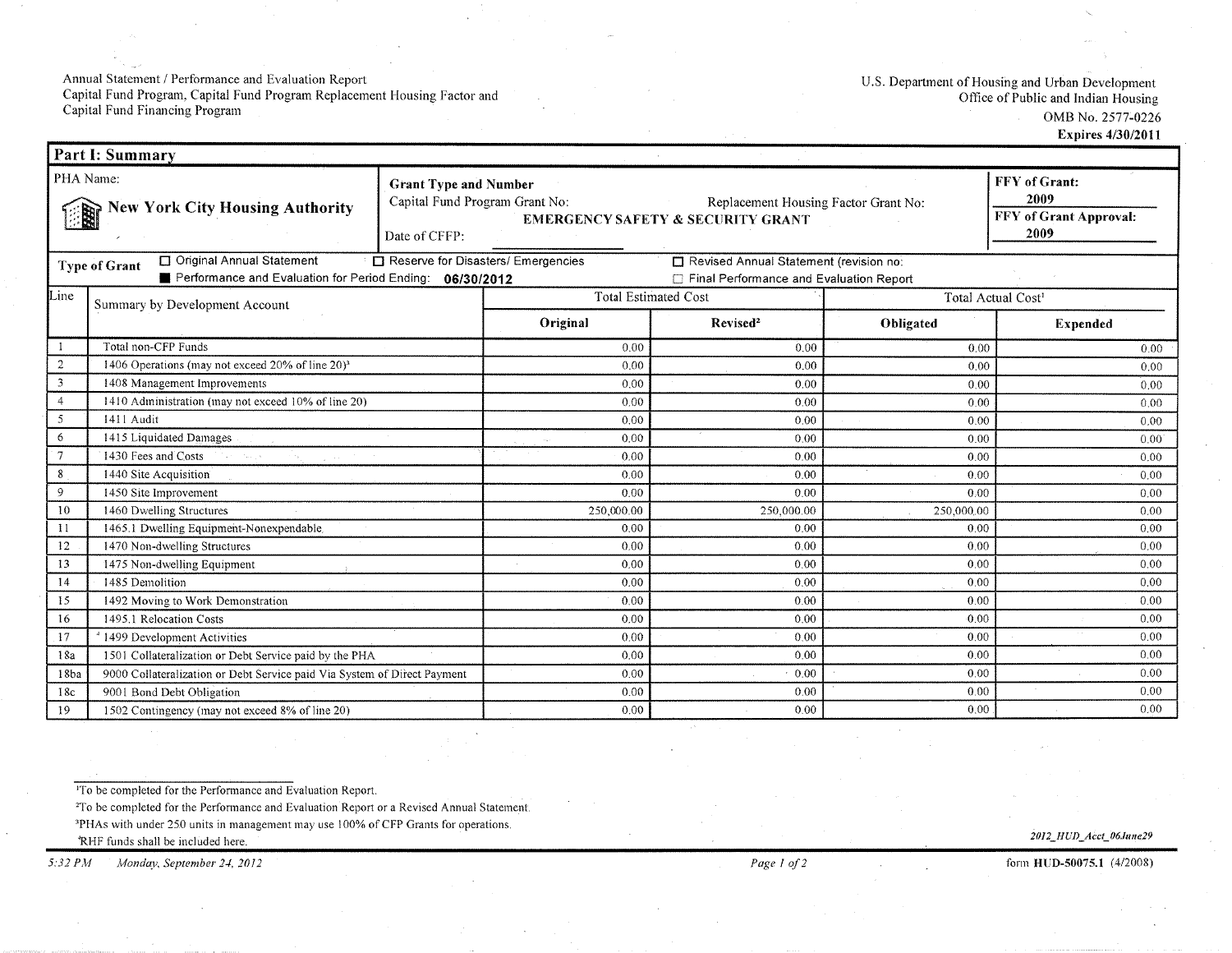Annual Statement / Performance and Evaluation Report Capital Fund Prögram, Capital Fund Program Replacement Housing Factor and Capital Fund Financing Program

U.S. Department of Housing and Urban Development Office of Public and Indian Housing OMB No. 2577-0226 Expires 4/30/2011

| <b>Part I: Summary</b>                                                                                                                                                                                                                       |                                                           |                                               |                                                                                                                        |                                   |            |                                                                |  |
|----------------------------------------------------------------------------------------------------------------------------------------------------------------------------------------------------------------------------------------------|-----------------------------------------------------------|-----------------------------------------------|------------------------------------------------------------------------------------------------------------------------|-----------------------------------|------------|----------------------------------------------------------------|--|
| PHA Name:<br><b>New York City Housing Authority</b>                                                                                                                                                                                          |                                                           | <b>Grant Type and Number</b><br>Date of CFFP: | Capital Fund Program Grant No:<br>Replacement Housing Factor Grant No:<br><b>EMERGENCY SAFETY &amp; SECURITY GRANT</b> |                                   |            | FFY of Grant:<br>2009<br><b>FFY of Grant Approval:</b><br>2009 |  |
| □ Original Annual Statement<br>□ Reserve for Disasters/ Emergencies<br>Revised Annual Statement (revision no:<br><b>Type of Grant</b><br>Performance and Evaluation for Period Ending: 06/30/2012<br>Final Performance and Evaluation Report |                                                           |                                               |                                                                                                                        |                                   |            |                                                                |  |
| Line                                                                                                                                                                                                                                         | Summary by Development Account                            |                                               | <b>Total Estimated Cost</b>                                                                                            |                                   |            | Total Actual Cost <sup>1</sup>                                 |  |
|                                                                                                                                                                                                                                              |                                                           |                                               | Original                                                                                                               | Revised <sup>2</sup><br>Obligated |            | <b>Expended</b>                                                |  |
| 20                                                                                                                                                                                                                                           | <b>Amount of Annual Grant:</b><br>$'sum of lines 2-19$ )  |                                               | 250,000.00                                                                                                             | 250,000.00                        | 250,000.00 | 0.00                                                           |  |
| -21                                                                                                                                                                                                                                          | Amount of line 20 Related to LBP activities               |                                               | 0.00                                                                                                                   | 0.00                              | 0.00       | 0.00                                                           |  |
| 22                                                                                                                                                                                                                                           | Amount of line 20 Related to Section 504 compliance       |                                               | 0.00                                                                                                                   | 0.00                              |            | 0.00                                                           |  |
| 23                                                                                                                                                                                                                                           | Amount of line 20 Related to Security - Soft costs        |                                               | 0.00                                                                                                                   | 0.00                              | 0.00       | 0.00                                                           |  |
| 24                                                                                                                                                                                                                                           | Amount of line 20 Related to Security - Hard Costs        |                                               | $0.00 -$                                                                                                               | 0.00                              | 0.00       | 0.00                                                           |  |
| 25                                                                                                                                                                                                                                           | Amount of line 20 Related to Energy Conservation Measures |                                               | 0.00                                                                                                                   | 0.00                              | 0.00       | 0.00                                                           |  |

| Signature of<br>' Executive Director | Date | <b>Signature of Public Housing Director</b> | Date |
|--------------------------------------|------|---------------------------------------------|------|
|                                      |      |                                             |      |
|                                      |      |                                             |      |

To be completed for the Performance and Evaluation Report. <sup>2</sup>To be completed for the Performance and Evaluation Report or a Revised Annual Statement.

<sup>3</sup>PHAs with under 250 units in management may use 100% of CFP Grants for operations.

'RHF funds shall be included here.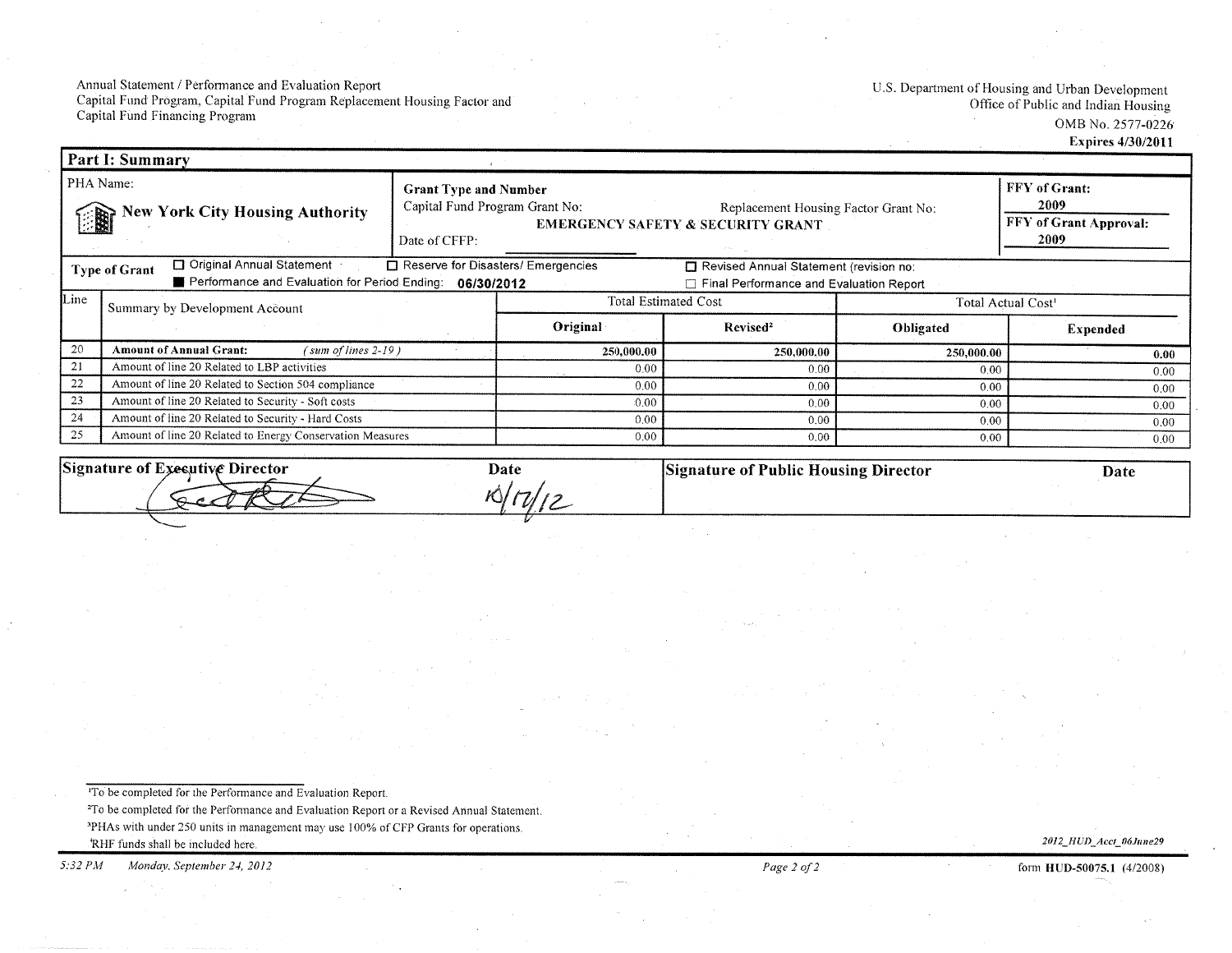## **Expires 4/30/2011**

| <b>Part II: Supporting Pages</b>                    |                                                 |                                                                                                        |          |                                                        |                                  |                                      |                             |                     |
|-----------------------------------------------------|-------------------------------------------------|--------------------------------------------------------------------------------------------------------|----------|--------------------------------------------------------|----------------------------------|--------------------------------------|-----------------------------|---------------------|
| PHA Name:<br><b>New York City Housing Authority</b> |                                                 | <b>Grant Type and Number</b><br>Capital Fund Program Grant No:<br>Replacement Housing Factor Grant No: |          | <b>EMERGENCY SAFETY &amp;</b><br><b>SECURITY GRANT</b> | CFFP (Yes/No):<br>N <sub>0</sub> | <b>Federal FFY of Grant:</b><br>2009 |                             |                     |
| Development Number<br>Name / PHA-Wide<br>Activities | General Description of Major Work<br>Categories | Development Account<br>No.                                                                             | Quantity |                                                        | <b>Total Estimated Cost</b>      |                                      | <b>Total Actual Cost</b>    |                     |
|                                                     |                                                 |                                                                                                        |          | Original                                               | Revised <sup>1</sup>             | Funds Obligated <sup>2</sup>         | Funds Expended <sup>2</sup> |                     |
| 993<br><b>MOTT HAVEN (NY005001210P)</b>             |                                                 |                                                                                                        |          |                                                        |                                  |                                      |                             |                     |
|                                                     | INTERCOMS / SECURITY (7226)                     | <b>ENTRANCES / EXITS-1460-</b>                                                                         |          | 250,000.00                                             | 250,000.00                       | 250,000.00                           |                             | 0.00 Pending (7226) |
|                                                     |                                                 |                                                                                                        |          | 250,000.00                                             | 250,000.00                       | 250,000.00                           | 0.00                        |                     |

<sup>&</sup>lt;sup>1</sup>To be completed for the Performance and Evaluation Report or a Revised Annual Statement.

²To be completed for the Performance and Evaluation Report.